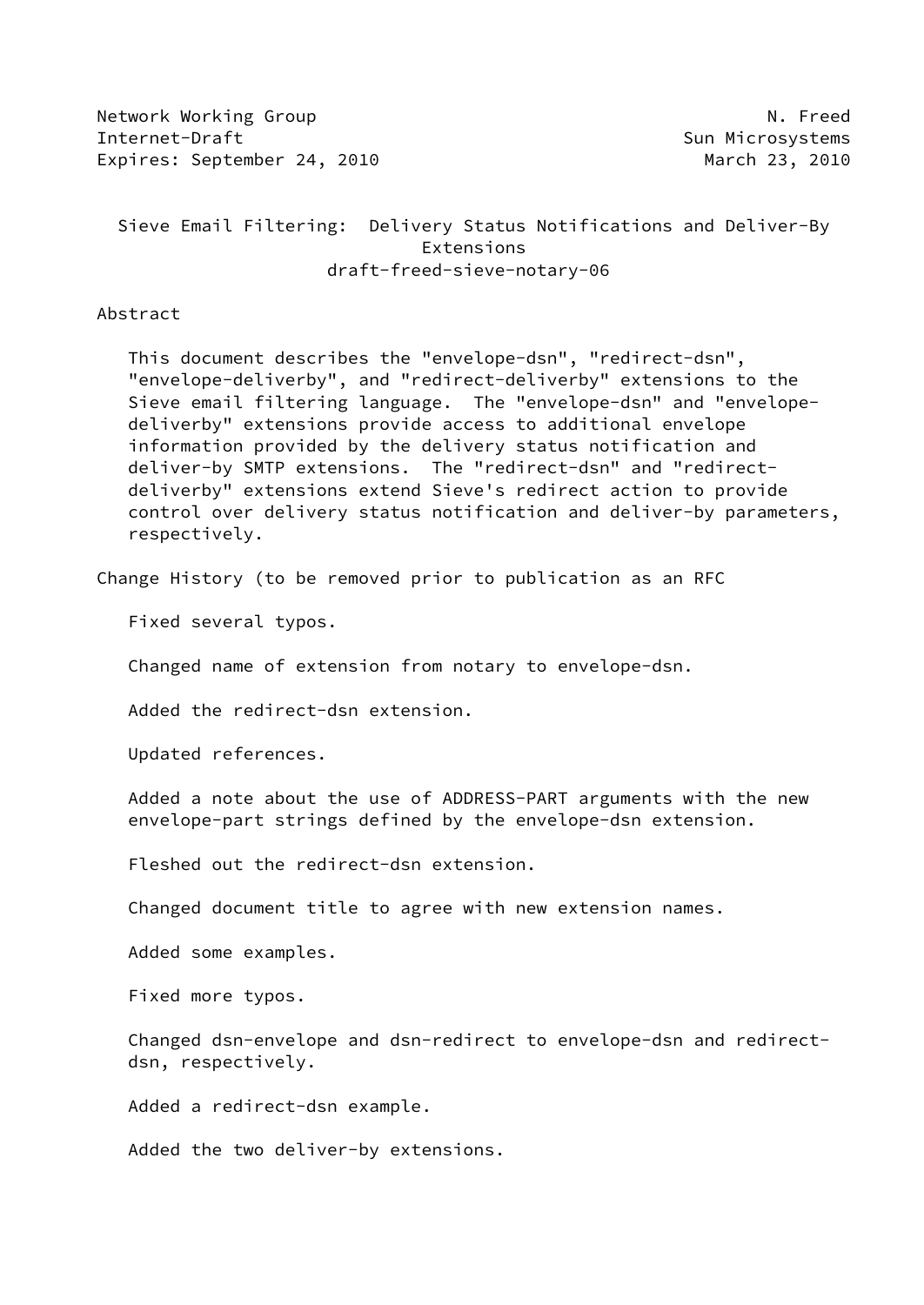## Internet-Draft Sieve DSN and Deliver-By Extensions March 2010

#### Status of this Memo

 This Internet-Draft is submitted to IETF in full conformance with the provisions of [BCP 78](https://datatracker.ietf.org/doc/pdf/bcp78) and [BCP 79](https://datatracker.ietf.org/doc/pdf/bcp79).

 Internet-Drafts are working documents of the Internet Engineering Task Force (IETF), its areas, and its working groups. Note that other groups may also distribute working documents as Internet- Drafts.

 Internet-Drafts are draft documents valid for a maximum of six months and may be updated, replaced, or obsoleted by other documents at any time. It is inappropriate to use Internet-Drafts as reference material or to cite them other than as "work in progress."

 The list of current Internet-Drafts can be accessed at <http://www.ietf.org/ietf/1id-abstracts.txt>.

 The list of Internet-Draft Shadow Directories can be accessed at <http://www.ietf.org/shadow.html>.

This Internet-Draft will expire on September 24, 2010.

Copyright Notice

 Copyright (c) 2010 IETF Trust and the persons identified as the document authors. All rights reserved.

This document is subject to **[BCP 78](https://datatracker.ietf.org/doc/pdf/bcp78)** and the IETF Trust's Legal Provisions Relating to IETF Documents [\(http://trustee.ietf.org/license-info](http://trustee.ietf.org/license-info)) in effect on the date of publication of this document. Please review these documents carefully, as they describe your rights and restrictions with respect to this document. Code Components extracted from this document must include Simplified BSD License text as described in Section 4.e of the Trust Legal Provisions and are provided without warranty as described in the BSD License.

<span id="page-1-0"></span>[1](#page-1-0). Introduction

Sieve [[RFC5228](https://datatracker.ietf.org/doc/pdf/rfc5228)] is a language for filtering email messages at or around the time of final delivery. It is designed to be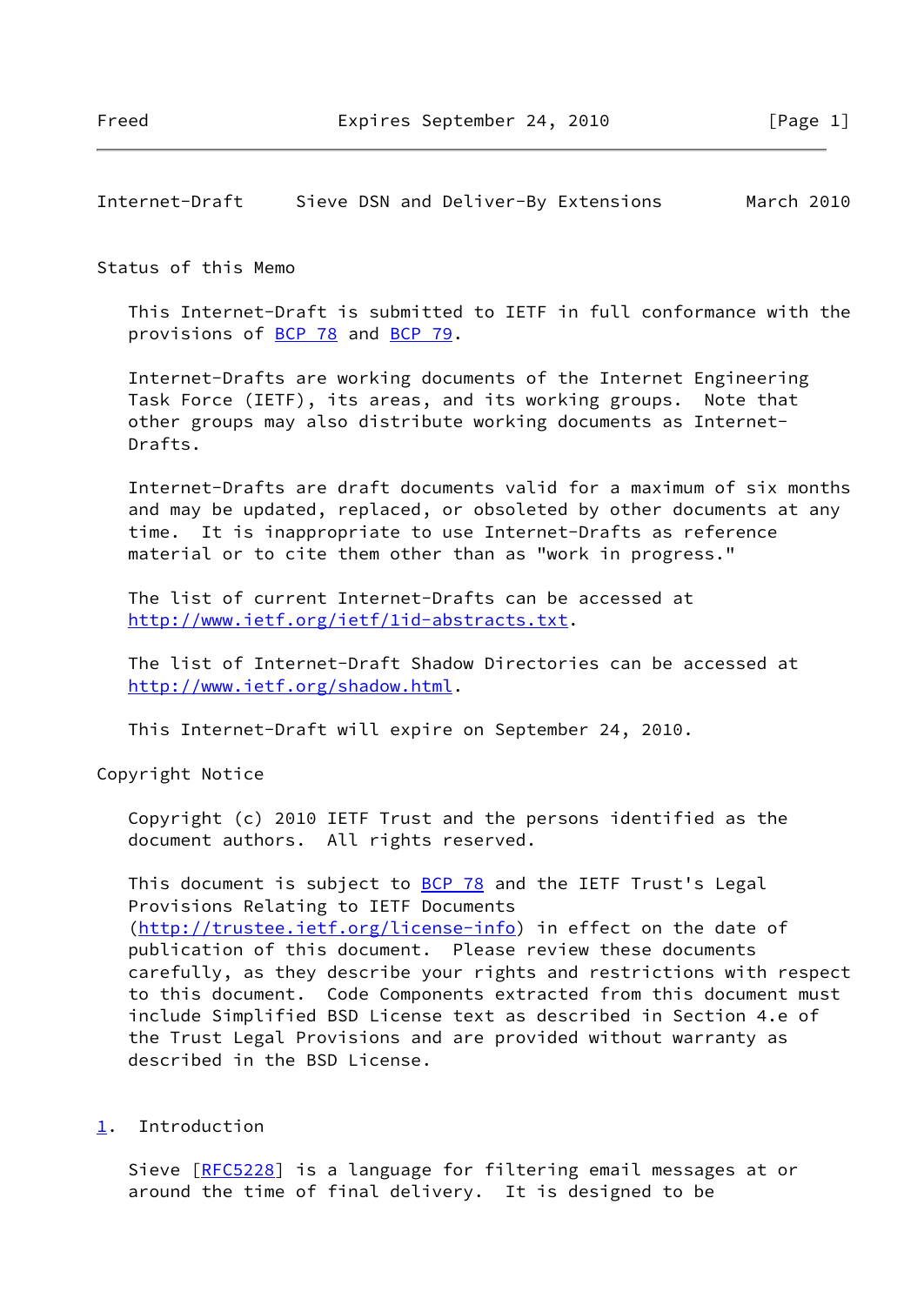implementable on either a mail client or mail server. It is suitable for running on a mail server where users may not be allowed to execute arbitrary programs, such as on black box Internet Message Access Protocol [\[RFC3501](https://datatracker.ietf.org/doc/pdf/rfc3501)] servers, as it has no user-controlled loops or the ability to run external programs.

Freed Expires September 24, 2010 [Page 2]

Internet-Draft Sieve DSN and Deliver-By Extensions March 2010

 The base sieve specification defines the envelope extension and test to access information in the message envelope. Only information available in regular SMTP is provided; additional information added to the SMTP envelope by SMTP extensions cannot be accessed.

 The "envelope-dsn" extension extends the envelope test to allow access to the additional envelope fields defined by the SMTP extension for delivery status notification specified in [RFC 3461](https://datatracker.ietf.org/doc/pdf/rfc3461) [\[RFC3461](https://datatracker.ietf.org/doc/pdf/rfc3461)]. The "envelope-deliverby" extension extends the envelope test to allow access to the additional envelope fields defined by the deliver-by SMTP extension defined in [\[RFC2852](https://datatracker.ietf.org/doc/pdf/rfc2852)].

 The base sieve specification also defines the redirect action which sends the message to a different address. Redirect only allows specification of the new recipient address. The "redirect-dsn" extension extends redirect to allow specification of some fields defined by the delivery status notification SMTP extension. "redirect-deliverby" in turn provides the ability to set a time limit for delivery as specified in [RFC 2852](https://datatracker.ietf.org/doc/pdf/rfc2852) [[RFC2852](https://datatracker.ietf.org/doc/pdf/rfc2852)].

# <span id="page-2-0"></span>[2](#page-2-0). Conventions used in this document

 The key words "MUST", "MUST NOT", "REQUIRED", "SHALL", "SHALL NOT", "SHOULD", "SHOULD NOT", "RECOMMENDED", "MAY", and "OPTIONAL" in this document are to be interpreted as described in [\[RFC2119](https://datatracker.ietf.org/doc/pdf/rfc2119)].

 The terms used to describe the various components of the Sieve language are taken from **Section [1.1 of \[RFC5228\]](https://datatracker.ietf.org/doc/pdf/rfc5228#section-1.1)**.

 This document uses the ABNF notation specified in [[RFC5234](https://datatracker.ietf.org/doc/pdf/rfc5234)], and refers to the ABNF productions notify-esmtp-value defined in [Section](https://datatracker.ietf.org/doc/pdf/rfc3461#section-4.1) [4.1 of \[RFC3461\]](https://datatracker.ietf.org/doc/pdf/rfc3461#section-4.1).

<span id="page-2-1"></span>[3](#page-2-1). Capability Identifier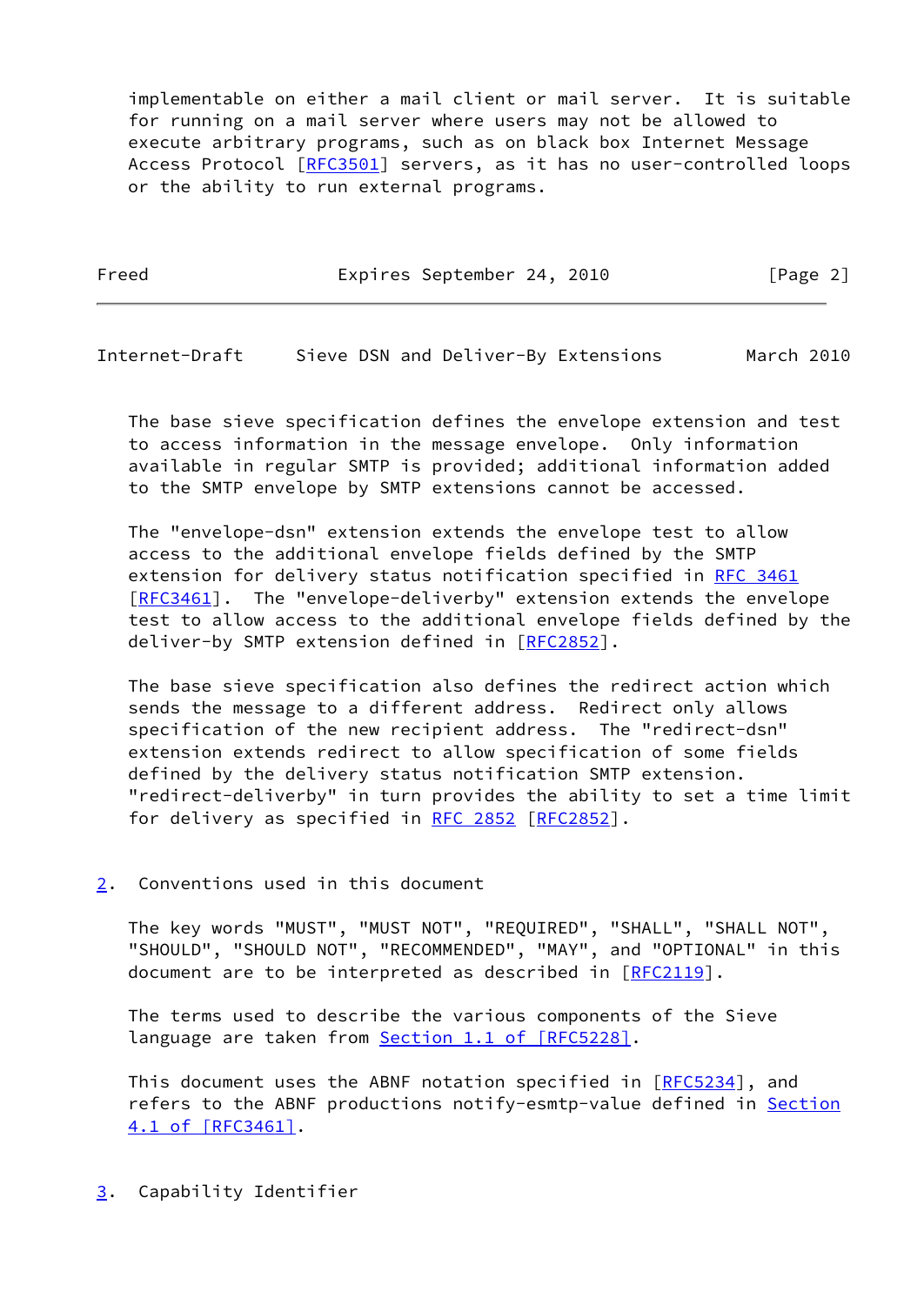The capability strings associated with the extensions defined in this document are "envelope-dsn", "redirect-dsn", "envelope-deliverby", and "redirect-deliverby".

<span id="page-3-0"></span>[4](#page-3-0). Envelope-dsn Extension

 The "envelope-dsn" extension does not define any new tests or actions, rather, it adds four values to the list of possible (case insensitive) envelope-part strings defined in **Section 5.4 of**  [\[RFC5228\]](https://datatracker.ietf.org/doc/pdf/rfc5228#section-5.4):

| Freed |  | Expires September 24, 2010 |  |  | [Page 3] |  |  |
|-------|--|----------------------------|--|--|----------|--|--|
|-------|--|----------------------------|--|--|----------|--|--|

Internet-Draft Sieve DSN and Deliver-By Extensions March 2010

- notify Match the list of notification conditions, or NOTIFY values, associated with the TO address used in the SMTP RCPT TO command that resulted in this message getting delivered to this user. More than one notification condition can be in effect at once; each condition that is in effect is tested separately and any match causes the test to succeed. The syntax and semantics of the NOTIFY parameter are defined in Section [4.1 of RFC 3461](https://datatracker.ietf.org/doc/pdf/rfc3461#section-4.1) [[RFC3461\]](https://datatracker.ietf.org/doc/pdf/rfc3461) . Currently the possible notification condition values are "NEVER", "SUCCESS", "FAILURE" and "DELAY". Note that the value "NEVER" cannot be combined with any other value.
- orcpt Match the original recipient, or ORCPT, value in decoded form associated with the TO address used in the SMTP RCPT TO command that resulted in this message getting delivered to this user. The syntax and semantics of the ORCPT parameter are defined in Section [4.2 of RFC 3461](https://datatracker.ietf.org/doc/pdf/rfc3461#section-4.2) [[RFC3461](https://datatracker.ietf.org/doc/pdf/rfc3461)].
- ret Match the return of content, or RET, value given in the SMTP MAIL FROM command. The syntax and semantics of the RET parameter are defined in Section [4.3 of RFC 3461](https://datatracker.ietf.org/doc/pdf/rfc3461#section-4.3) [[RFC3461](https://datatracker.ietf.org/doc/pdf/rfc3461)]. Currently the possible return of content values are "FULL" and "HDRS".
- envid Match the envelope identifier, or ENVID, value in decoded form given in the SMTP MAIL FROM command. The syntax and semantics of the ENVID parameter are defined in Section 4.4 of [RFC](https://datatracker.ietf.org/doc/pdf/rfc3461) [3461 \[RFC3461](https://datatracker.ietf.org/doc/pdf/rfc3461)].

 All of these tests fail unconditionally if the specified envelope parameter does not exist for the current message or recipient.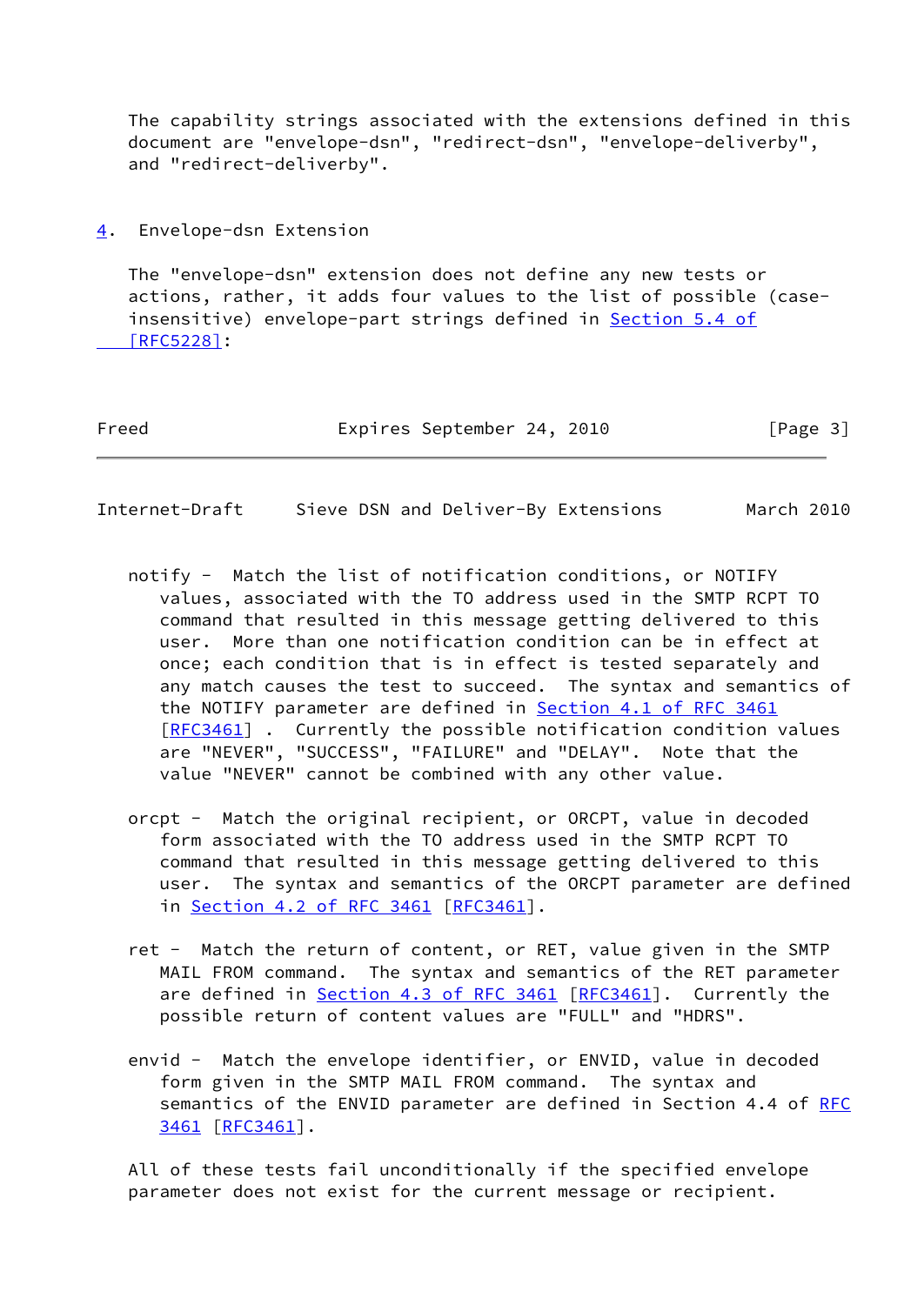The envelope test's ADDRESS-PART argument assumes the string being tested has the syntax of an email address. None of the new envelope parts defined here have address syntax, accordingly, it is an error to specify an ADDRESS-PART argument in conjunction with these new envelope parts.

The "relational" extension [[RFC5231\]](https://datatracker.ietf.org/doc/pdf/rfc5231) adds a match type called ":count". The count of an envelope test with an envelope-part of "orcpt", "ret", and "envid" is 1 if the corresponding SMTP parameter is present and 0 otherwise. The count of an envelope test with an envelope-part of "notify" is equal to the number of notification conditions specified and 0 if the NOTIFY parameter is not present.

### <span id="page-4-0"></span>[4.1](#page-4-0). Examples

 The fact that the NOTIFY envelope parameter is multivalued and the notify envelope-part turns this into a list of values makes it easy to check to see if a given value is present without having to worry

| Freed                     | Expires September 24, 2010                                                                                                                                                   | [Page $4$ ] |  |
|---------------------------|------------------------------------------------------------------------------------------------------------------------------------------------------------------------------|-------------|--|
| Internet-Draft            | Sieve DSN and Deliver-By Extensions                                                                                                                                          | March 2010  |  |
| about other values:       |                                                                                                                                                                              |             |  |
|                           | require ["envelope", "envelope-dsn"];                                                                                                                                        |             |  |
| ₹<br># do whatever<br>}   | # Check whether SUCCESS notifications were requested,<br># irrespective of any other requests that were made<br>if envelope "notify" "SUCCESS"                               |             |  |
| little trickier, however: | Checking to see if a given request is the only one present is a                                                                                                              |             |  |
|                           | require ["envelope", "envelope-dsn", "relational",<br>"comparator-i;ascii-numeric"];                                                                                         |             |  |
|                           | # Check whether only FAILURE notifications were requested<br>if allof ( envelope "notify" "FAILURE",<br>envelope : comparator "i; ascii-numeric"<br>:count "eq" "notify" "1" |             |  |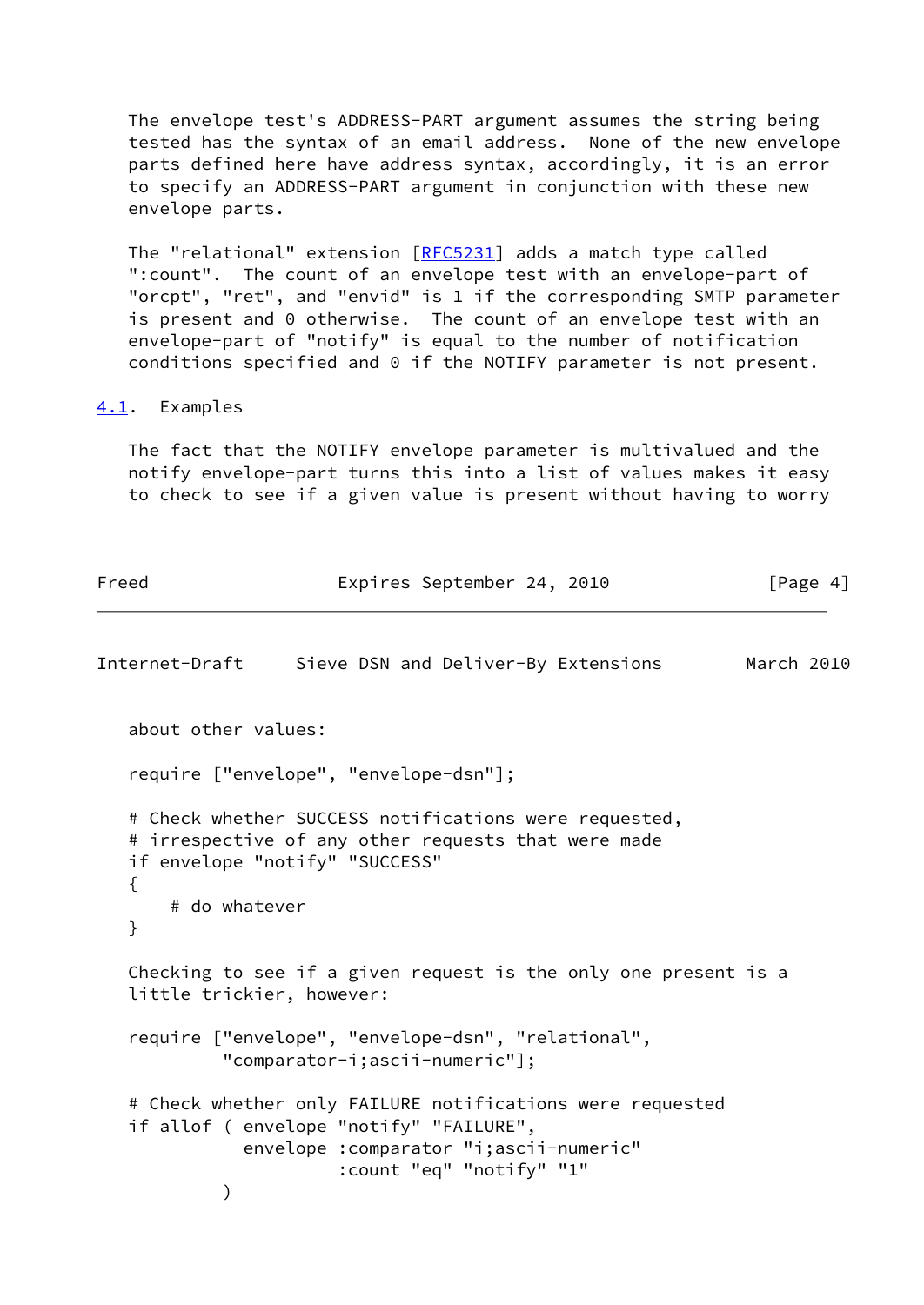```
 {
    # do whatever
 }
 The orcpt envelope-part always contains an address type indicator
 prefix in addition to an address, which must be taken into account in
 any tests:
 require ["envelope", "envelope-dsn"];
 RFC822 address in the example.com
# domain
"rfc822; *@example.com"
 {
    # do whatever
 }
```
<span id="page-5-0"></span>[5](#page-5-0). Envelope-deliverby Extension

 The "envelope-deliverby" extension does not define any new tests or actions, rather, it adds three values to the list of possible (case- insensitive) envelope-part strings defined in [Section](https://datatracker.ietf.org/doc/pdf/rfc5228#section-5.4) 5.4 of [RFC5228]. These new envelope parts are defined in [Section](https://datatracker.ietf.org/doc/pdf/rfc2852#section-5) 5 of  $[RFC2852]$ .

| Freed |  | Expires September 24, 2010 |  |  |  | [Page 5] |  |
|-------|--|----------------------------|--|--|--|----------|--|
|-------|--|----------------------------|--|--|--|----------|--|

Internet-Draft Sieve DSN and Deliver-By Extensions March 2010

- bytime Match the initial integer part of the deliver-by extension's BY parameter specified in the SMTP MAIL FROM command.
- bymode Match a string computed from the by-mode part of the deliver-by extension's BY parameter. The possible values are "notify" and "return", which correspond to the BY parameter mode specifier characters "N" and "R" respectively.
- bytrace Match the trace modifier computed from the by-trace modifier on the deliver-by extension's BY parameter. The possible values are "trace" and "" (the empty string). These values correspond to the presence or absence of the by-trace "T" modifier respectively.
- All of these tests fail unconditionally if the BY SMTP MAIL FROM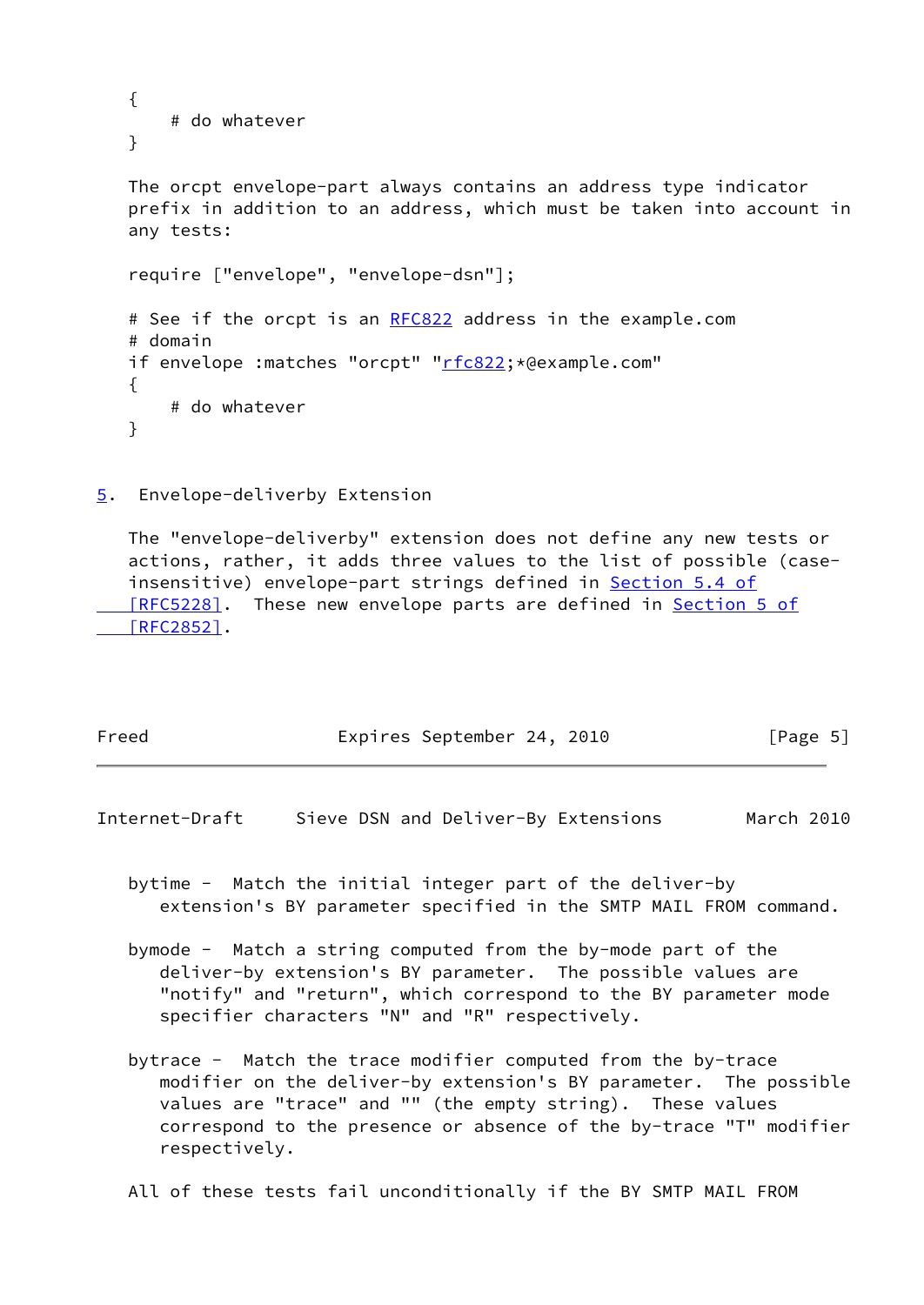parameter does not exist for the current message or recipient.

 The envelope test's ADDRESS-PART argument assumes the string being tested has the syntax of an email address. None of the new envelope parts defined here have address syntax, accordingly, it is an error to specify an ADDRESS-PART argument in conjunction with these new envelope parts.

The "relational" extension [[RFC5231\]](https://datatracker.ietf.org/doc/pdf/rfc5231) adds a match type called ":count". The count of an envelope test with an envelope-part of "bytime", "bymode", and "bytrace" is 1 if the BY parameter is present and 0 otherwise.

 It should be noted that the deliver-by by-time is decremented as the message passes through the transport infrastructure. Accordingly, it is not possible to tell what the message originator set the value to, only the amount of time remaining at the moment the sieve is run.

<span id="page-6-0"></span>[5.1](#page-6-0). Example

 As noted above, this extension does not provide access to the originator's initial by-time setting for the simple reason that this information is not part of the envelope. It can, however, be used to check and see if the message was delivered within the alloted time.

 require ["envelope", "envelope-deliverby", "relational", "comparator-i;ascii-numeric"];

 # Check to see if this message didn't make it in the time alloted by # the originator. if envelope :value "eq" :comparator "i;ascii-numeric" "bytime" "0" { # do whatever

Freed Expires September 24, 2010 [Page 6]

Internet-Draft Sieve DSN and Deliver-By Extensions March 2010

}

### <span id="page-6-1"></span>[6](#page-6-1). redirect-dsn extension

 The "redirect-dsn" extension does not define any new tests or actions, rather, it adds two new arguments, NOTIFY and RET, to the redirect action defined in Section [4.2 of \[RFC5228\].](https://datatracker.ietf.org/doc/pdf/rfc5228#section-4.2) This updates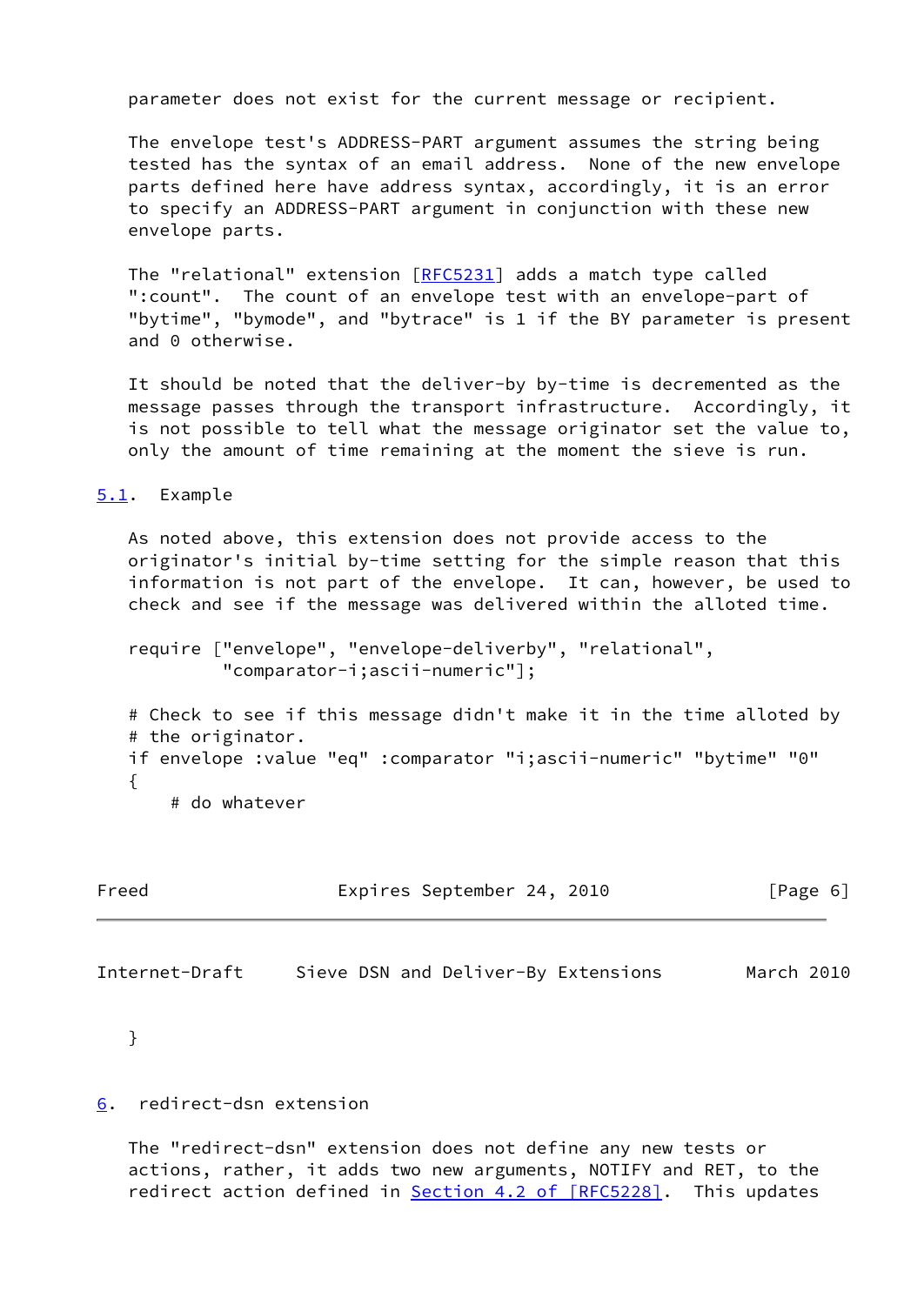```
 the usage description for redirect to:
\Box Usage: redirect [:notify "value"] [:ret "FULL"|"HDRS"]
                    <address: string>
   The syntax for the NOTIFY and RET arguments are:
   NOTIFY = ":notify" notify-value
   notify-value = DQUOTE notify-esmtp-value DQUOTE
   RET = ":ret" ret-value
   ret-value = DQUOTE ("FULL" / "HDRS") DQUOTE
   Section 4.1 of
   [RFC3461].
```
 When these arguments are specified, they set the corresponding NOTIFY ESMTP RCPT TO and RET ESMTP MAIL FROM parameters, respectively. These arguments are only honored if the delivery status notification (DSN) ESMTP extension is available. When the DSN extension is not available, these arguments MUST be ignored and MUST NOT cause an error.

# <span id="page-7-0"></span>[6.1](#page-7-0). Example

 One possible use of :notify on redirect is to combine the copy extension [[RFC3894](https://datatracker.ietf.org/doc/pdf/rfc3894)] with the ability to suppress nondelivery notifications to generate a private copy of selected messages with no side effects or error notifications:

require ["copy", "redirect-dsn"];

```
 # Make a private copy of messages from user@example.com
 if address "from" "user@example.com"
 {
     redirect :copy :notify "NEVER" "elsewhere@example.com";
 }
```
Freed Expires September 24, 2010 [Page 7]

<span id="page-7-1"></span>Internet-Draft Sieve DSN and Deliver-By Extensions March 2010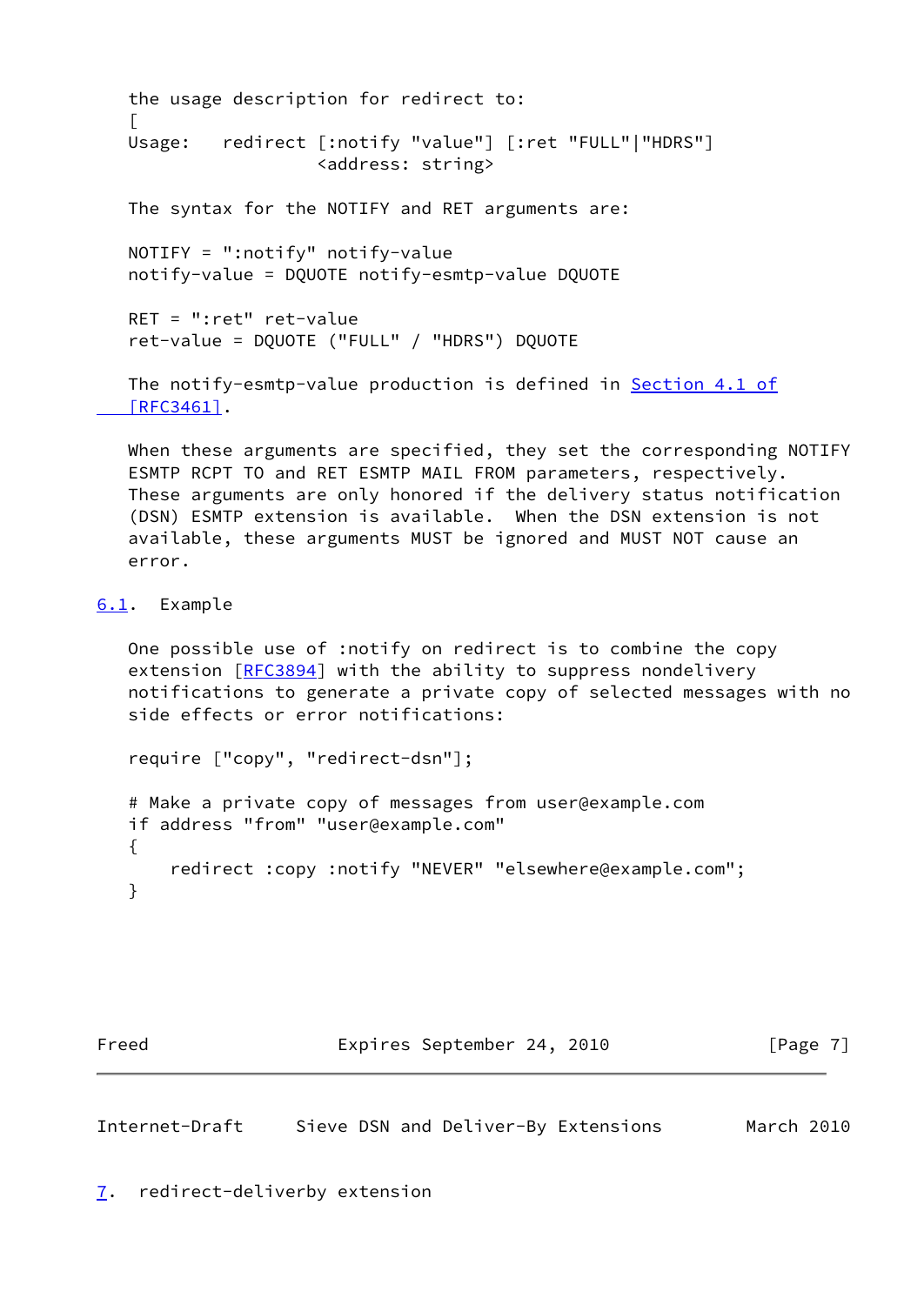The "redirect-deliverby" extension does not define any new tests or actions, rather, it adds three new arguments, BYTIME, BYMODE, and BYTRACE, to the redirect action defined in **Section 4.2 of [RFC5228]**. This updates the usage description for redirect to:  $\Box$ Usage: redirect [:bytime <limit: number> [:bymode "notify"|"return"] [:bytrace]] <address: string>

 :bytime specifies the number of seconds within which the message should be delivered. :bymode specifies whether a notification should be sent or the message simply returned if the time limit is exceeded. The default is "return" if :bymode is not specified. See The semantics of delivery time limits are specified and discussed at length in [[RFC2852](https://datatracker.ietf.org/doc/pdf/rfc2852)].

It is an error to specify :bymode and :bytrace without :bytime.

 When these arguments are specified, they are used to construct the corresponding BY ESMTP MAIL FROM parameter. The :bytime value becomes the by-time, the :bymode becomes the by-mode value, and :bytrace sets the by-trace modifier. If the deliver-by extension is unavailable, the handling of reredirected message MUST conform to the semantics specified in [\[RFC2852\] section](https://datatracker.ietf.org/doc/pdf/rfc2852#section-4.1.4) 4.1.4 for relaying to a server that does not support the deliver-by SMTP extension.

<span id="page-8-0"></span>[7.1](#page-8-0). Example

 The obvious use of "redirect-deliverby" is to specify a limit on delivery attempts for a redirected message:

require ["copy", "redirect-deliverby"];

 # Send a copy to my cell phone, time out after 10 minutes if address "from" "user@example.com"  $\{$  redirect :copy :bytime 600 "cellphone@example.com"; }

<span id="page-8-1"></span>[8](#page-8-1). Security Considerations

 The envelope-dsn and envelope-deliverby extensions provide access to additional message envelope information. This is not believed to raise any additional security issues beyond those for the Sieve "envelope" test.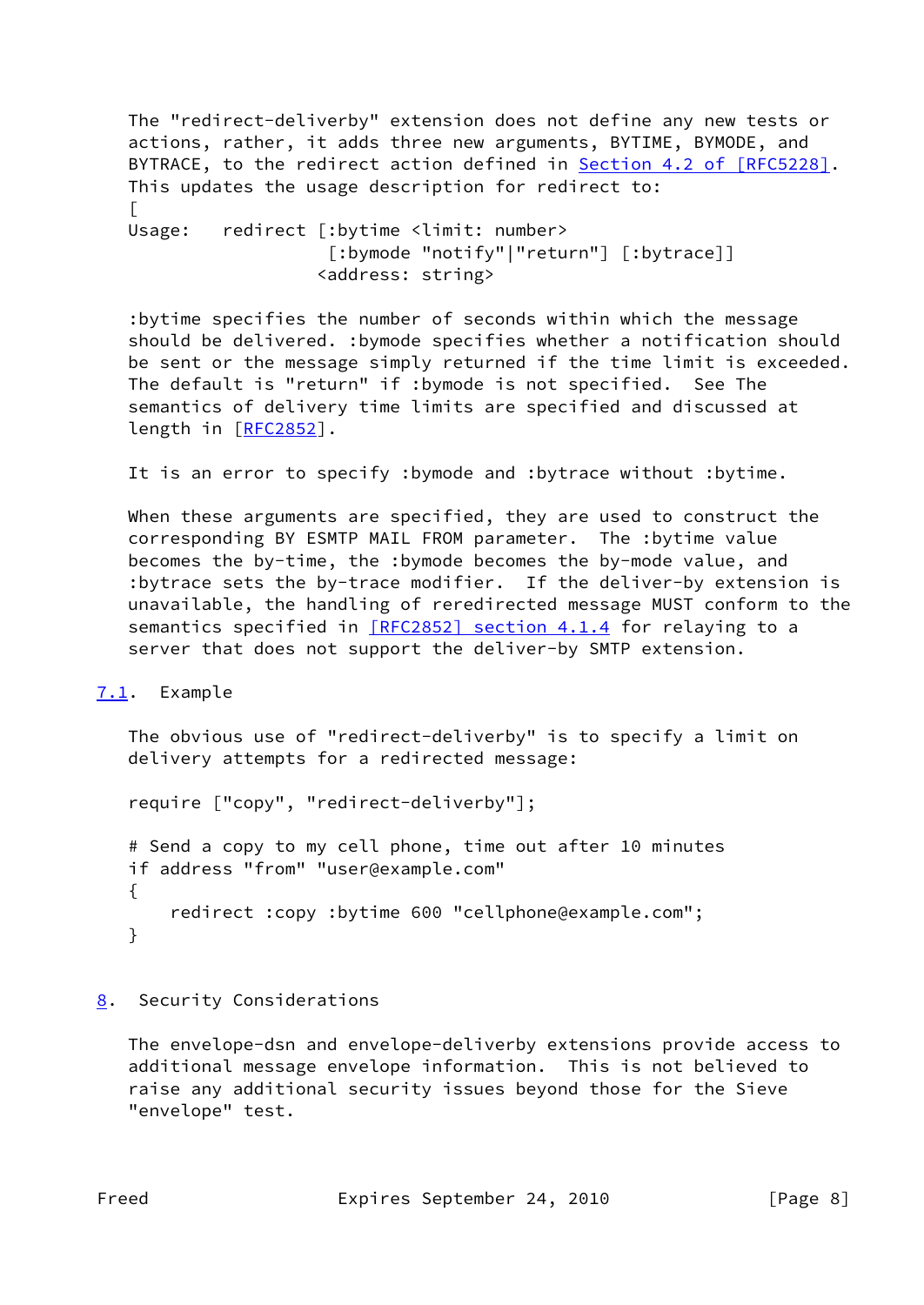The redirect-dsn extension allows specification of the delivery status notification's NOTIFY parameter which can cause the generation of notification messages that might otherwise not be generated, especially if notification in the event of successful delivery is required. Sites which limit the ability to request success notifications will also need to restrict the ability to request them using the redirect-dsn extension.

 Similarly, the redirect-deliverby extension is used to control how long the transport infrastructure will continue to attempt to deliver a message before giving up, which could result in the generation of additional notification messages. While the underlying Deliver-By extension does have a minimum by-time limit, sites may wish to impose additional limits on the minimum by-time allowed in a redirect action.

 All of the security considerations given in the base Sieve specification also apply to this extension.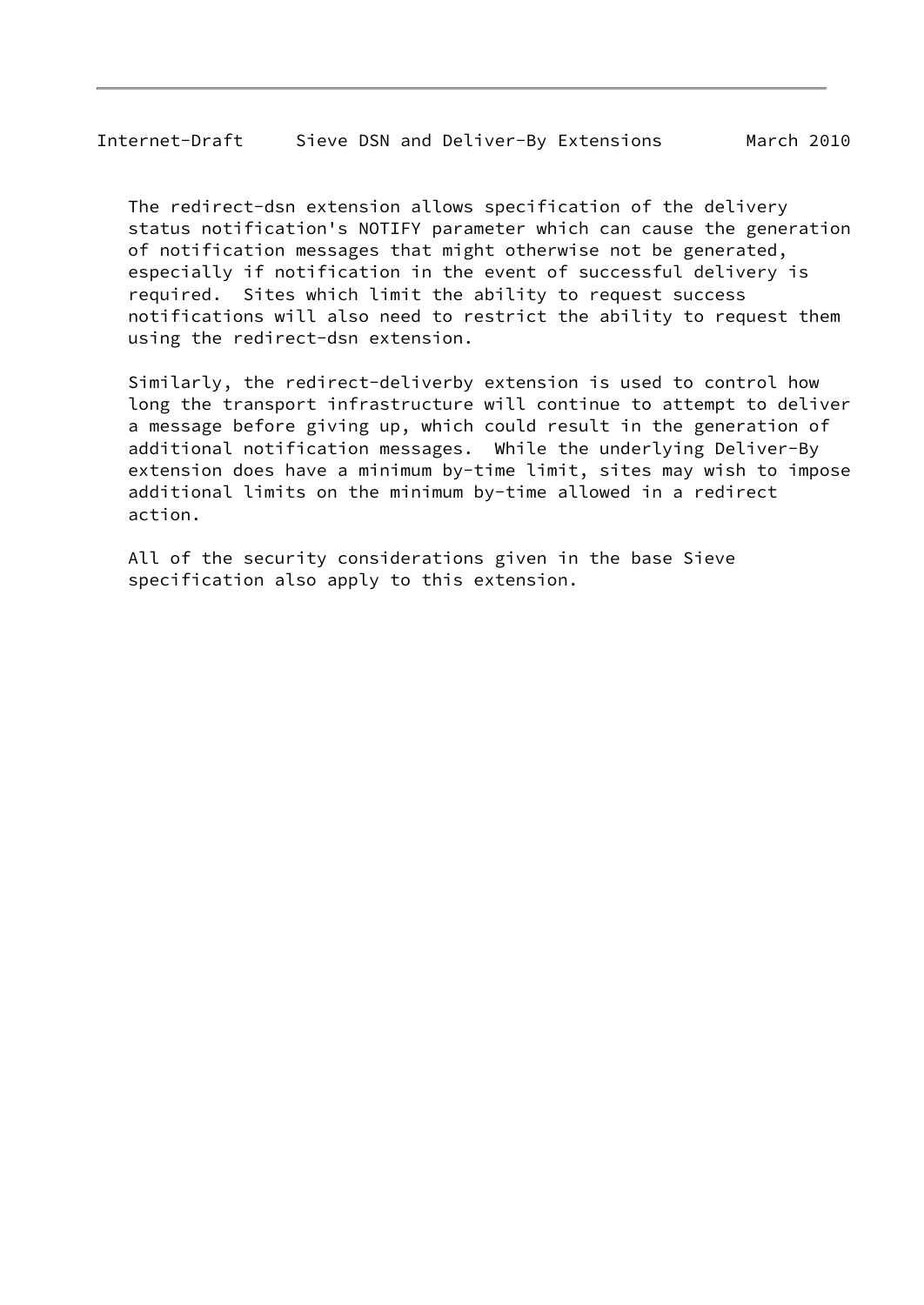<span id="page-10-0"></span>

| Internet-Draft                                | Sieve DSN and Deliver-By Extensions                                                                                                                                                                                                | March 2010 |  |
|-----------------------------------------------|------------------------------------------------------------------------------------------------------------------------------------------------------------------------------------------------------------------------------------|------------|--|
| IANA Considerations<br>9.                     |                                                                                                                                                                                                                                    |            |  |
|                                               | The following template specifies the IANA registration of the Sieve<br>extension specified in this document:                                                                                                                       |            |  |
| To: iana@iana.org                             | Subject: Registration of new Sieve extensions                                                                                                                                                                                      |            |  |
| Capability name: envelope-dsn<br>Description: | The "envelope-dsn" extension extends the envelope<br>test to allow checking of information associated<br>with the DSN ESMTP extension defined in RFC 3461.                                                                         |            |  |
| RFC number:                                   | RFC XXXX<br>Contact address: Sieve discussion list <sieve@ietf.org></sieve@ietf.org>                                                                                                                                               |            |  |
| Description:                                  | Capability name: envelope-deliverby<br>The "envelope-deliverby" extension extends the<br>envelope test to allow checking of information<br>associated with the Deliver-By ESMTP extension<br>defined in RFC 2852.                  |            |  |
| RFC number:                                   | RFC XXXX<br>Contact address: Sieve discussion list <sieve@ietf.org></sieve@ietf.org>                                                                                                                                               |            |  |
| Capability name: redirect-dsn<br>Description: | The "redirect-dsn" extension extends the redirect<br>action to allow specification of the NOTIFY and<br>RET ESMTP parameters associated with the DSN SMTP<br>extension defined in RFC 3461.                                        |            |  |
| RFC number:                                   | RFC XXXX<br>Contact address: Sieve discussion list <sieve@ietf.org></sieve@ietf.org>                                                                                                                                               |            |  |
| Description:                                  | Capability name: redirect-deliverby<br>The "redirect-deliverby" extension extends the<br>redirect action to allow specification of the BY<br>ESMTP parameter associated with the Deliver-By SMTP<br>extension defined in RFC 2852. |            |  |
| RFC number:                                   | RFC XXXX<br>Contact address: Sieve discussion list <sieve@ietf.org></sieve@ietf.org>                                                                                                                                               |            |  |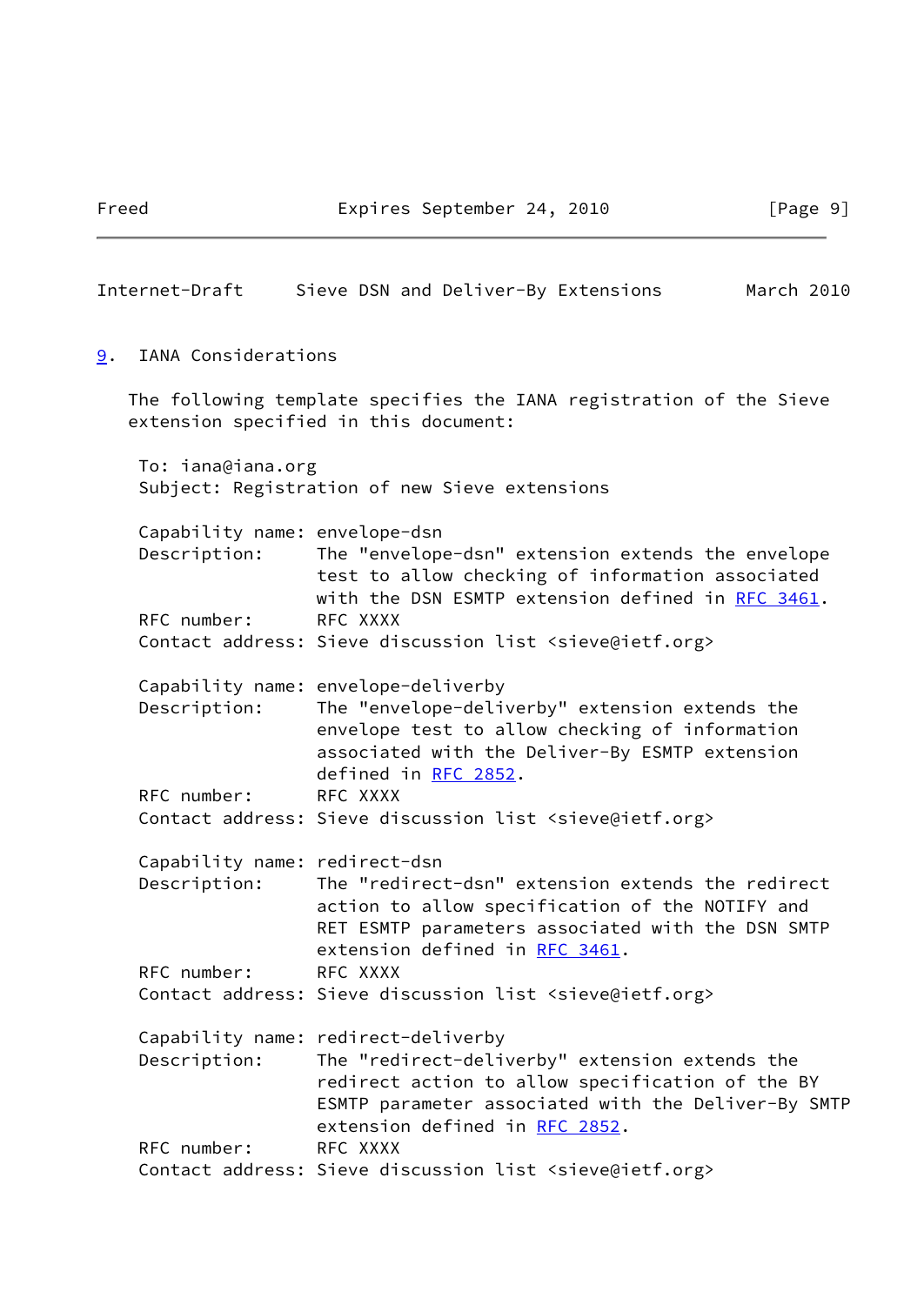This information should be added to the list of sieve extensions given on<http://www.iana.org/assignments/sieve-extensions>.

<span id="page-11-0"></span>[10.](#page-11-0) References

<span id="page-11-1"></span>

| Freed             | Expires September 24, 2010                                                                                                                  | [Page 10]  |
|-------------------|---------------------------------------------------------------------------------------------------------------------------------------------|------------|
| Internet-Draft    | Sieve DSN and Deliver-By Extensions                                                                                                         | March 2010 |
|                   | 10.1. Normative references                                                                                                                  |            |
|                   | [RFC2119] Bradner, S., "Key words for use in RFCs to Indicate<br>Requirement Levels", BCP 14, RFC 2119, March 1997.                         |            |
| [RFC2852]         | Newman, D., "Deliver By SMTP Service Extension", RFC 2852,<br>June 2000.                                                                    |            |
| $\lceil$ RFC3461] | Moore, K., "Simple Mail Transfer Protocol (SMTP) Service<br>Extension for Delivery Status Notifications (DSNs)",<br>RFC 3461, January 2003. |            |
| [RFC5228]         | Guenther, P. and T. Showalter, "Sieve: An Email Filtering<br>Language", RFC 5228, January 2008.                                             |            |
| [RFC5231]         | Segmuller, W. and B. Leiba, "Sieve Email Filtering:<br>Relational Extension", RFC 5231, January 2008.                                       |            |
| [REC5234]         | Crocker, D. and P. Overell, "Augmented BNF for Syntax<br>Specifications: ABNF", STD 68, RFC 5234, January 2008.                             |            |
|                   | 10.2. Informative references                                                                                                                |            |
|                   | [RFC3501] Crispin, M., "INTERNET MESSAGE ACCESS PROTOCOL - VERSION<br>4rev1", RFC 3501, March 2003.                                         |            |
| [RFC3894]         | Degener, J., "Sieve Extension: Copying Without Side<br>Effects", RFC 3894, October 2004.                                                    |            |

<span id="page-11-3"></span><span id="page-11-2"></span>[Appendix A.](#page-11-3) Acknowledgements